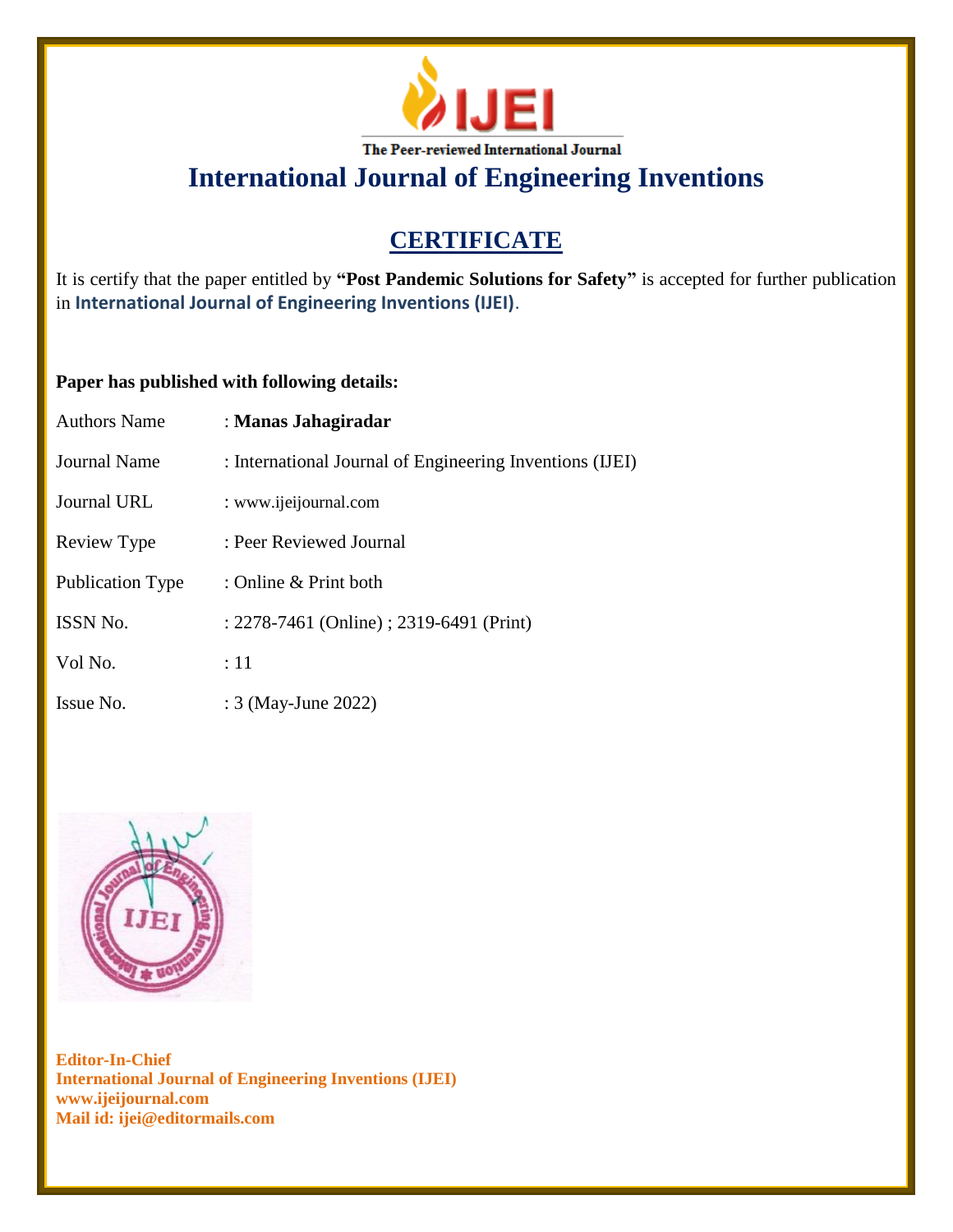

# **CERTIFICATE**

It is certify that the paper entitled by **"Post Pandemic Solutions for Safety"** is accepted for further publication in **International Journal of Engineering Inventions (IJEI)**.

## **Paper has published with following details:**

| <b>Authors Name</b>     | : Vikram Motghare                                        |
|-------------------------|----------------------------------------------------------|
| <b>Journal Name</b>     | : International Journal of Engineering Inventions (IJEI) |
| Journal URL             | : www.ijeijournal.com                                    |
| Review Type             | : Peer Reviewed Journal                                  |
| <b>Publication Type</b> | : Online & Print both                                    |
| <b>ISSN No.</b>         | : 2278-7461 (Online) ; 2319-6491 (Print)                 |
| Vol No.                 | :11                                                      |
| Issue No.               | : 3 (May-June 2022)                                      |

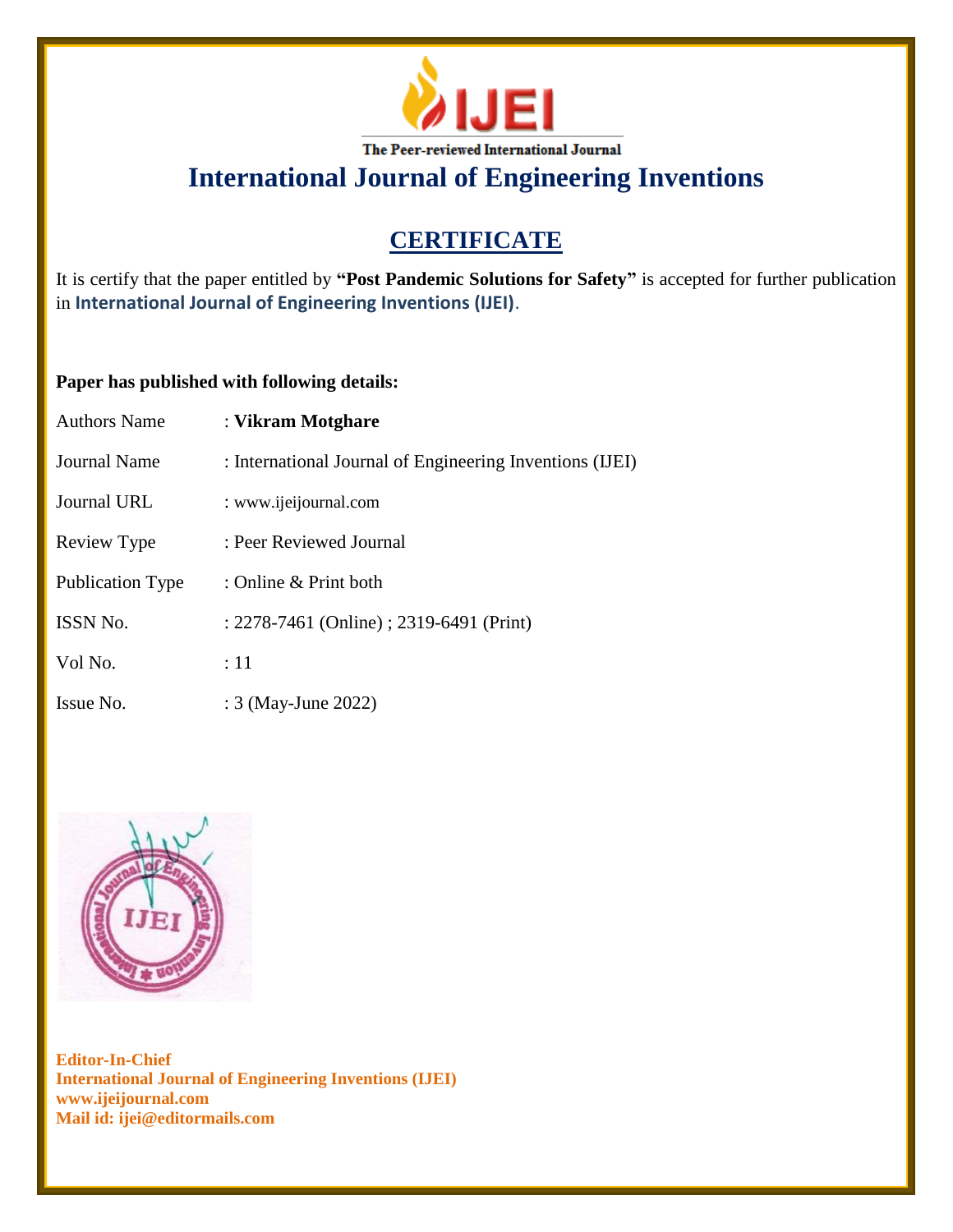

# **CERTIFICATE**

It is certify that the paper entitled by **"Post Pandemic Solutions for Safety"** is accepted for further publication in **International Journal of Engineering Inventions (IJEI)**.

## **Paper has published with following details:**

| <b>Authors Name</b>     | : Akshay Bhandarkar                                      |
|-------------------------|----------------------------------------------------------|
| <b>Journal Name</b>     | : International Journal of Engineering Inventions (IJEI) |
| Journal URL             | : www.ijeijournal.com                                    |
| Review Type             | : Peer Reviewed Journal                                  |
| <b>Publication Type</b> | : Online & Print both                                    |
| <b>ISSN No.</b>         | : 2278-7461 (Online) ; 2319-6491 (Print)                 |
| Vol No.                 | :11                                                      |
| Issue No.               | : 3 (May-June 2022)                                      |

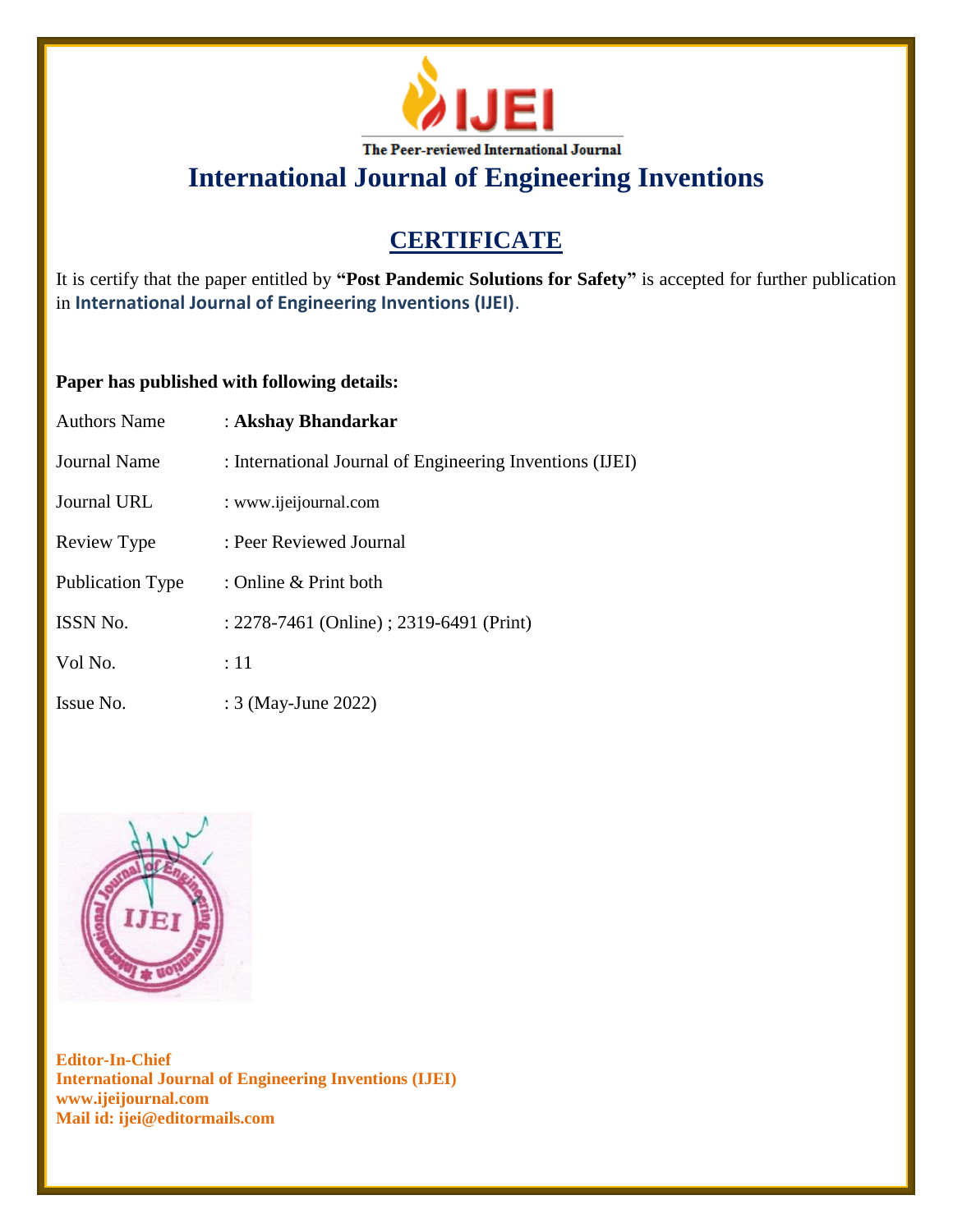

# **CERTIFICATE**

It is certify that the paper entitled by **"Post Pandemic Solutions for Safety"** is accepted for further publication in **International Journal of Engineering Inventions (IJEI)**.

## **Paper has published with following details:**

| <b>Authors Name</b>     | : Prof. Gaurav Agrawal                                   |
|-------------------------|----------------------------------------------------------|
| <b>Journal Name</b>     | : International Journal of Engineering Inventions (IJEI) |
| <b>Journal URL</b>      | : www.ijeijournal.com                                    |
| Review Type             | : Peer Reviewed Journal                                  |
| <b>Publication Type</b> | : Online $\&$ Print both                                 |
| <b>ISSN No.</b>         | : 2278-7461 (Online) ; 2319-6491 (Print)                 |
| Vol No.                 | :11                                                      |
| Issue No.               | : 3 (May-June 2022)                                      |

![](_page_3_Picture_6.jpeg)